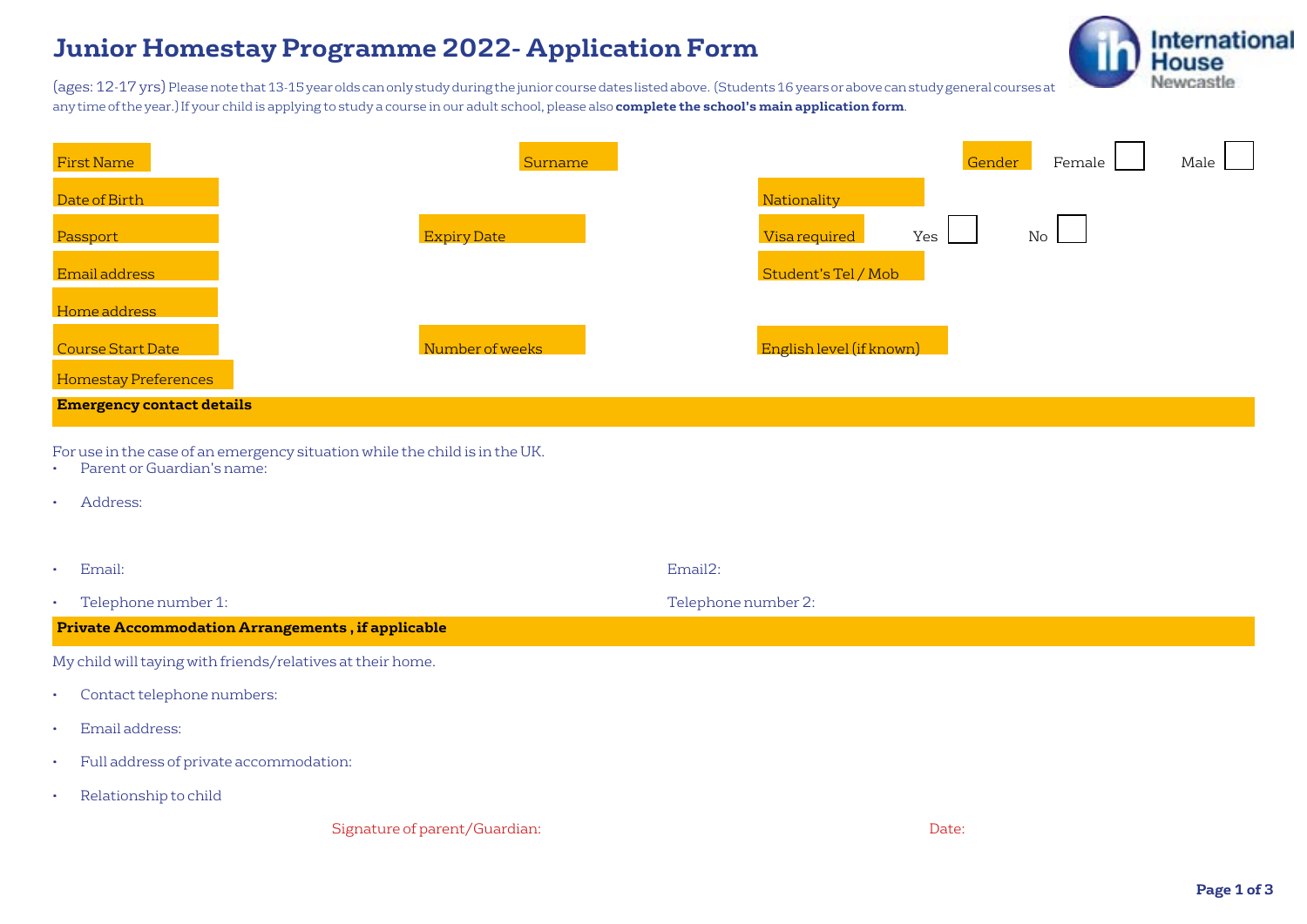| <b>PARENTAL CONSENT / Medical Information</b>                                                                                                                                                                                                                                                                                                                                                                                                                                                                                                                                                                                                                                                                                                                                                                                                                                                                                                                                                                                                                                                                                                                                                                                                                                                                                                                                                                                                              |               |                            |                                                     |                                                                                |     |  |  |
|------------------------------------------------------------------------------------------------------------------------------------------------------------------------------------------------------------------------------------------------------------------------------------------------------------------------------------------------------------------------------------------------------------------------------------------------------------------------------------------------------------------------------------------------------------------------------------------------------------------------------------------------------------------------------------------------------------------------------------------------------------------------------------------------------------------------------------------------------------------------------------------------------------------------------------------------------------------------------------------------------------------------------------------------------------------------------------------------------------------------------------------------------------------------------------------------------------------------------------------------------------------------------------------------------------------------------------------------------------------------------------------------------------------------------------------------------------|---------------|----------------------------|-----------------------------------------------------|--------------------------------------------------------------------------------|-----|--|--|
| Date of your child's last tetanus vaccination                                                                                                                                                                                                                                                                                                                                                                                                                                                                                                                                                                                                                                                                                                                                                                                                                                                                                                                                                                                                                                                                                                                                                                                                                                                                                                                                                                                                              |               |                            |                                                     |                                                                                |     |  |  |
| Has your child ever:                                                                                                                                                                                                                                                                                                                                                                                                                                                                                                                                                                                                                                                                                                                                                                                                                                                                                                                                                                                                                                                                                                                                                                                                                                                                                                                                                                                                                                       |               |                            |                                                     | <b>Insurance</b>                                                               |     |  |  |
| Suffered from any serious ailments or conditions?                                                                                                                                                                                                                                                                                                                                                                                                                                                                                                                                                                                                                                                                                                                                                                                                                                                                                                                                                                                                                                                                                                                                                                                                                                                                                                                                                                                                          | $\Box$<br>Yes | No                         |                                                     | Travel and Medical Insurance is included<br>for all students who are under 18. |     |  |  |
| Had any mental, physical or behavioural problems?                                                                                                                                                                                                                                                                                                                                                                                                                                                                                                                                                                                                                                                                                                                                                                                                                                                                                                                                                                                                                                                                                                                                                                                                                                                                                                                                                                                                          | Yes           | No                         |                                                     |                                                                                |     |  |  |
| Had an allergic reaction to medication or anaesthetic?                                                                                                                                                                                                                                                                                                                                                                                                                                                                                                                                                                                                                                                                                                                                                                                                                                                                                                                                                                                                                                                                                                                                                                                                                                                                                                                                                                                                     | $Yes \Box$    | $\mathop{\rm No}\nolimits$ | <b>Allergies</b>                                    |                                                                                |     |  |  |
| If the answer to any of these questions is 'yes', please provide further details, including any medication your child is currently using.                                                                                                                                                                                                                                                                                                                                                                                                                                                                                                                                                                                                                                                                                                                                                                                                                                                                                                                                                                                                                                                                                                                                                                                                                                                                                                                  |               |                            |                                                     |                                                                                |     |  |  |
| (please complete thoroughly as we cannot process this application if ANY information is missing)<br><b>Parental consent</b>                                                                                                                                                                                                                                                                                                                                                                                                                                                                                                                                                                                                                                                                                                                                                                                                                                                                                                                                                                                                                                                                                                                                                                                                                                                                                                                                |               |                            |                                                     |                                                                                |     |  |  |
| IMPORTANT: Please read this information carefully and tick all boxes to confirm that you understand and accept these terms.                                                                                                                                                                                                                                                                                                                                                                                                                                                                                                                                                                                                                                                                                                                                                                                                                                                                                                                                                                                                                                                                                                                                                                                                                                                                                                                                |               |                            |                                                     |                                                                                |     |  |  |
| IH staff on any occasions where some adults may be present, e.g. during break-times in school common areas, as well as during the educational activities outside the classroom,<br>lunches and social programme excursions. All teachers, staff and service providers involved with children at IH Newcastle have valid police/ security checks. All children are<br>met at the airport and sent back to the airport only by chauffeur service drivers with valid police/security checks.<br>Children are placed with trusted and inspected homestay providers with valid police/security checks. There will be no other adults, other than the homestay hosts, staying in<br>the same house without valid police/security checks. The school will place students in pairs whenever possible, and all students are given a travel pass and full travel informa-<br>tion so they can be confident about the short journeys they make. IH does not supervise students aged 12 and over when travelling to/from school, homestay or social events<br>organised by the school. However, children can call the emergency number at any time. If a child is more than 10 minutes late for any class or activity, a procedure will begin to<br>locate the child. It is important that the school is informed if students are going to be late or are not going to attend.<br>IH Newcastle has strict curfew rules for all students who are under 18 years of age: |               |                            |                                                     |                                                                                |     |  |  |
| All under-16 years old students<br>must be home by                                                                                                                                                                                                                                                                                                                                                                                                                                                                                                                                                                                                                                                                                                                                                                                                                                                                                                                                                                                                                                                                                                                                                                                                                                                                                                                                                                                                         |               |                            | All 16 and 17 years old students<br>must be home by |                                                                                |     |  |  |
| Sunday to Thursday<br>by 21:00<br><b>Friday to Saturday</b><br>by 21:30                                                                                                                                                                                                                                                                                                                                                                                                                                                                                                                                                                                                                                                                                                                                                                                                                                                                                                                                                                                                                                                                                                                                                                                                                                                                                                                                                                                    |               |                            | Sunday to Thursday<br><b>Friday to Saturday</b>     | by 22:00<br>by 22:30                                                           |     |  |  |
| If a child repeatedly disregards the rules that have been put into place for everyone's safety and well-being, the school reserves the right to exclude the student from further<br>school activities without any refund. All young learners are expected to abide by the UK laws affecting children (under 18 years old), even though they may be different from<br>those in their home country.                                                                                                                                                                                                                                                                                                                                                                                                                                                                                                                                                                                                                                                                                                                                                                                                                                                                                                                                                                                                                                                          |               |                            |                                                     |                                                                                |     |  |  |
| I authorise the school to take my child for <i>emergency medical assessment</i> and to consent on my behalf to any necessary medical treatment for my child, including the use of<br>anaesthetics.                                                                                                                                                                                                                                                                                                                                                                                                                                                                                                                                                                                                                                                                                                                                                                                                                                                                                                                                                                                                                                                                                                                                                                                                                                                         |               |                            |                                                     |                                                                                |     |  |  |
| Are there any advance medical directives that we need to be aware of?                                                                                                                                                                                                                                                                                                                                                                                                                                                                                                                                                                                                                                                                                                                                                                                                                                                                                                                                                                                                                                                                                                                                                                                                                                                                                                                                                                                      |               |                            |                                                     |                                                                                |     |  |  |
| I agree to the processing of my personal data by the school in line with the school's policy and the principles of the General Data Protection Regulation for the purposes of being<br>enrolled, classed and supervised as a student of International House Newcastle. The school's privacy policy can be found here. Please tick:                                                                                                                                                                                                                                                                                                                                                                                                                                                                                                                                                                                                                                                                                                                                                                                                                                                                                                                                                                                                                                                                                                                         |               |                            |                                                     | Yes                                                                            | No. |  |  |

| Occasionally we photograph or film student activities at our school or on our social programme to share via Facebook, Twitter or Instagram, and this is sometimes used for pro- |      |      |  |
|---------------------------------------------------------------------------------------------------------------------------------------------------------------------------------|------|------|--|
| motional purposes. Are you happy for the school to do this with your images? Please tick:                                                                                       | Yesl | No I |  |